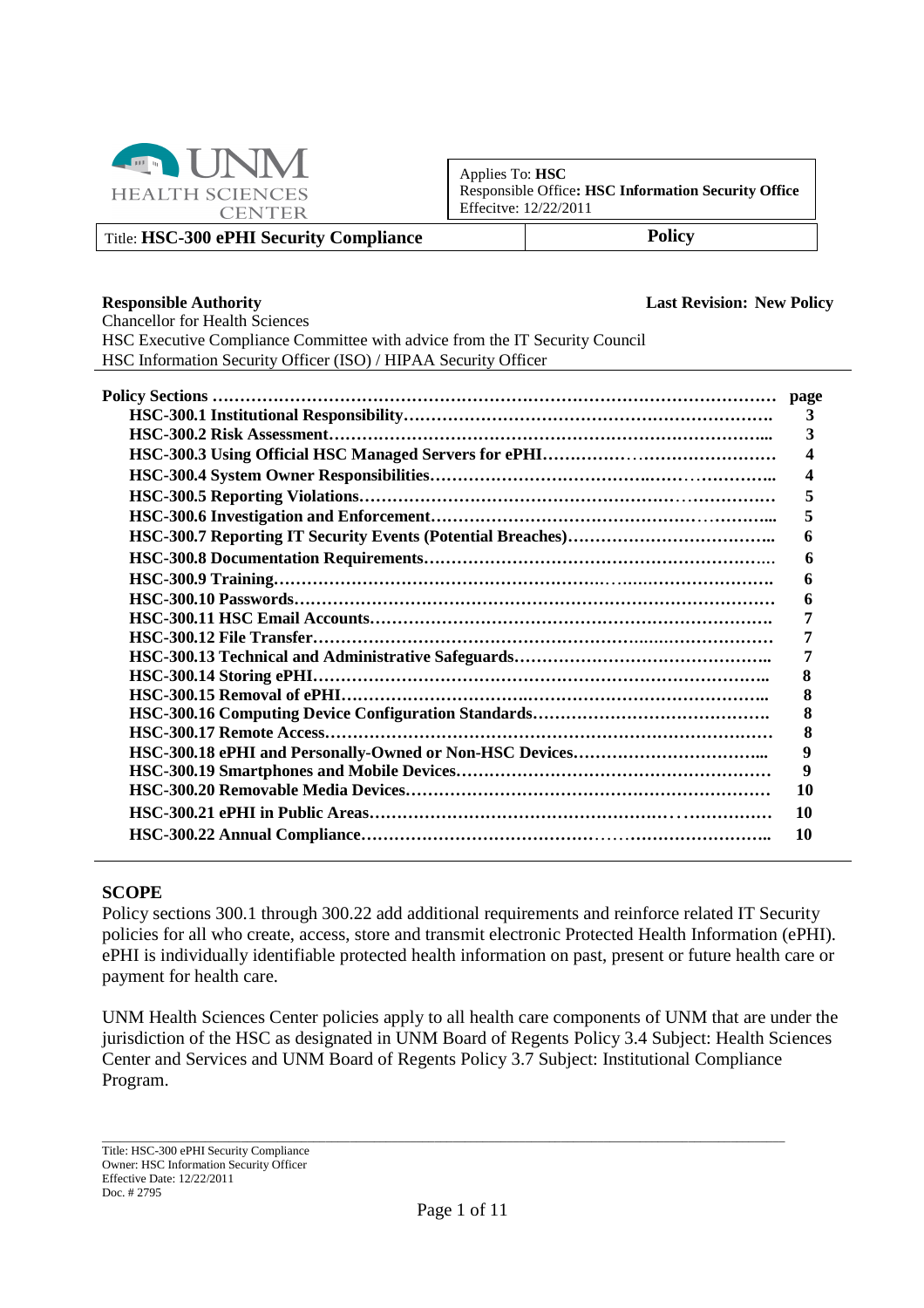### **POLICY STATEMENT**

The intent of HSC-300 and related HSC IT Security policies is to ensure the appropriate security of all ePHI. As part of the commitment to providing the highest quality health care, the HSC respects an individual's right to maintain the privacy and electronic security of health information including information used in clinical research. The standards for protecting an individual's health information are described in the Health Insurance Portability and Accountability Act (HIPAA) and the Health Information Technology for Economic and Clinical Health (HITECH) Act.

### **REASON FOR POLICY**

Sound business practice as well as compliance with regulations requires appropriately protecting the integrity, availability and confidentiality of Confidential or Restricted information, including ePHI, to prevent loss of service. This policy supports compliance with the HIPAA Security Rule by providing a workforce guide and requirements for implementing measures to protect electronic information systems and their data.

### **OVERVIEW OF HIPAA SECURITY POLICIES AND PROCEDURES**

This policy presents a set of references that includes the following: a Master Reference List, Contacts, and Related Information.

The following policies and procedures form a set that work together to provide a framework addressing HSC compliance with the HIPAA Security Rule. These policies and procedures all refer to the HSC Master Glossary of IT Security Terms and other noted reference information. This policy includes references to the individual policies listed below, explaining how they interact. Keeping a copy of this policy at hand will aid in understanding HSC HIPAA Security policies and how they relate to the 200-level HSC IT Security policies.

# **Master Reference List**

### **HSC IT Security Policies and Related Procedures:**

HSC-200 – Security and Management of HSC IT Resources

HSC-210 – Security of HSC Electronic Information

HSC-220 – Information Access and Security – policy describing information access management

o HSC-220 PR.1 through PR.3 - procedures guiding HSC Information access management

HSC-230 – Electronic Data Storage and Transmission – policy governing electronic communications and storage of ePHI

HSC-240 – IT Security Incident Response -- policy defining how workforce members report IT Security incidents, including those involving ePHI, and how the HSC will respond

HSC-250 – Systems and Network Security – policy describing requirements for connecting to HSC networks and systems, including ePHI Systems

o HSC-250 PR.1 through PR.3 - computer security guidelines, disposal of computers, and remote access procedures

HSC-260 – Device and Media Control- policy describing the protection of devices and media containing Confidential or Restricted information, including ePHI

o HSC-260 PR.1 - procedure that describes steps for media wiping or disposal

HSC-270 – Information Systems Activity Review – policy describing how the HSC monitors and reviews the activity of systems, including those with ePHI

o HSC-270 PR.1 – procedure that guides the Systems Activity Review

HSC-280 -- Physical Security – policy describing how to maintain the physical security of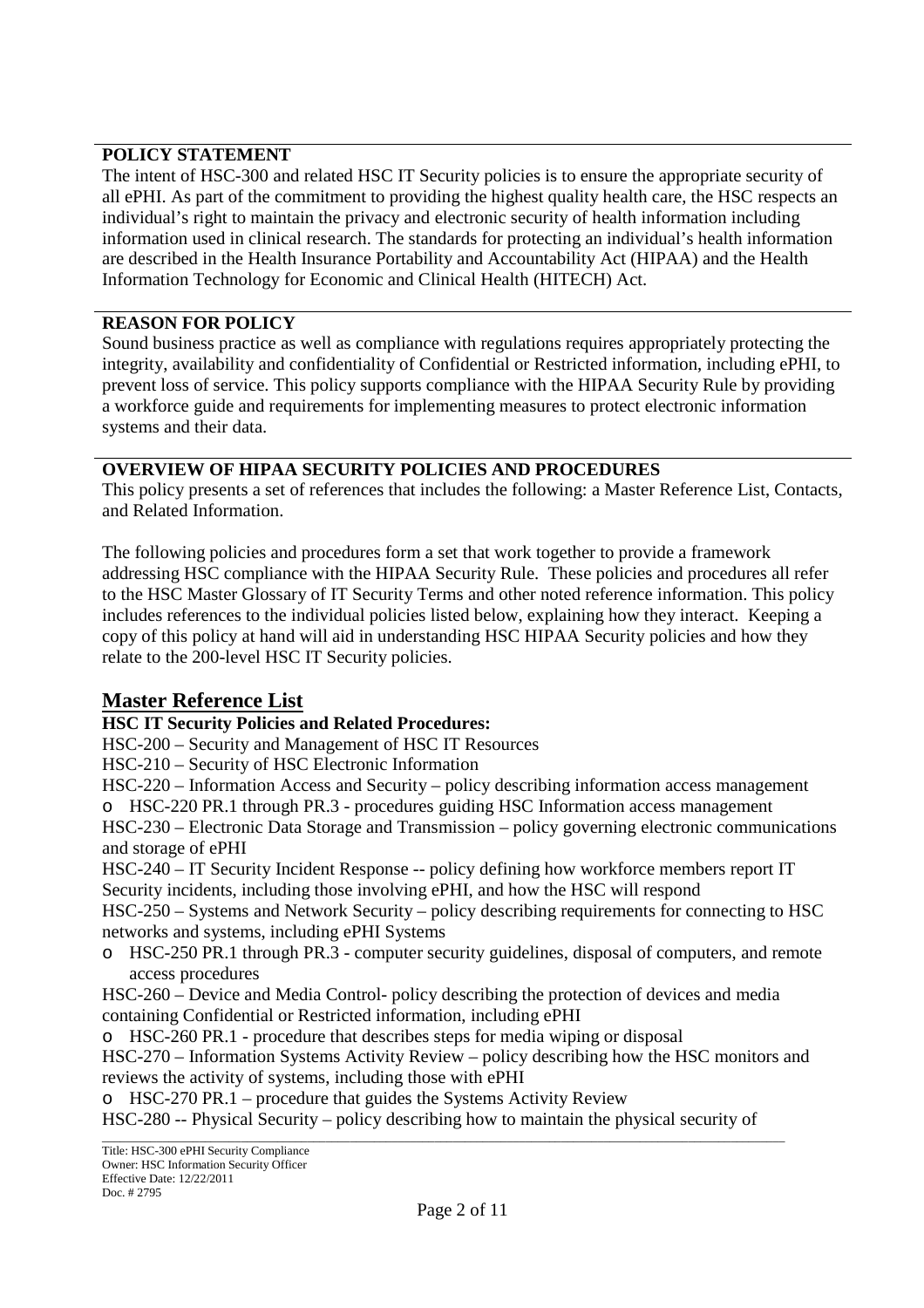Information Systems

o HSC-280 PR.1, HSC-280 PR.2 – physical security procedures

#### **HSC HIPAA Specific IT Security Policy**

HSC-300 – ePHI Security Compliance – defines HIPAA IT Security management

#### **DEFINITIONS**

Refer to the HSC Master Glossary of IT Security Terms.

#### **POLICY SECTIONS**

#### **HSC-300.1 Institutional Responsibility**

The HSC ISO under the direction of the IT Security Council shall be responsible for coordinating the development of policies and procedures that are designed to achieve ongoing compliance with HIPAA security requirements.

#### **HSC-300.2 Risk Assessment**

The HSC ISO, in collaboration with the IT Security Council and University Counsel, shall maintain a Master Risk Assessment report derived from the institutional security risk assessments performed by each of the HSC Components as required to address HIPAA security requirements.

As outlined in Policy HSC-270, the HSC ISO shall implement a process to identify ePHI systems and categories of systems. The HSC ISO will provide procedures by which System Owners who are responsible for systems containing ePHI can be assessed for compliance with HSC security policies and procedures. (See Section 300.4 below, as well as the Related Information section.)

The HSC ISO, in collaboration with other HSC Offices, will provide a methodology for and facilitate the performance of unit and system specific security risk assessments. (See Policy HSC-270 for details.) These risk assessments will include selected Critical ePHI Systems. These risk assessments shall be documented and shall provide a baseline for subsequent reviews.

System Owners who maintain systems that create, access, store, or transmit ePHI must review all systems and applications with ePHI for which they are responsible and evaluate their vulnerabilities to threats as described in Section 300.4. Analyses must be performed to determine what technical and administrative safeguards (Policies HSC-220 and HSC-230), and physical safeguards (Policy HSC-280) are required and should be implemented.

#### **HSC-300.3 Using Official HSC Managed Servers for ePHI**

Official HSC Managed Servers, such as the network file servers provided through HSCmanaged domains, used for storage of ePHI must comply with all applicable HSC IT Security policies. Official HSC Managed Servers must be used for the storage of ePHI whenever any of the following conditions apply:

- More than 500 ePHI records are stored
- Data is shared with other users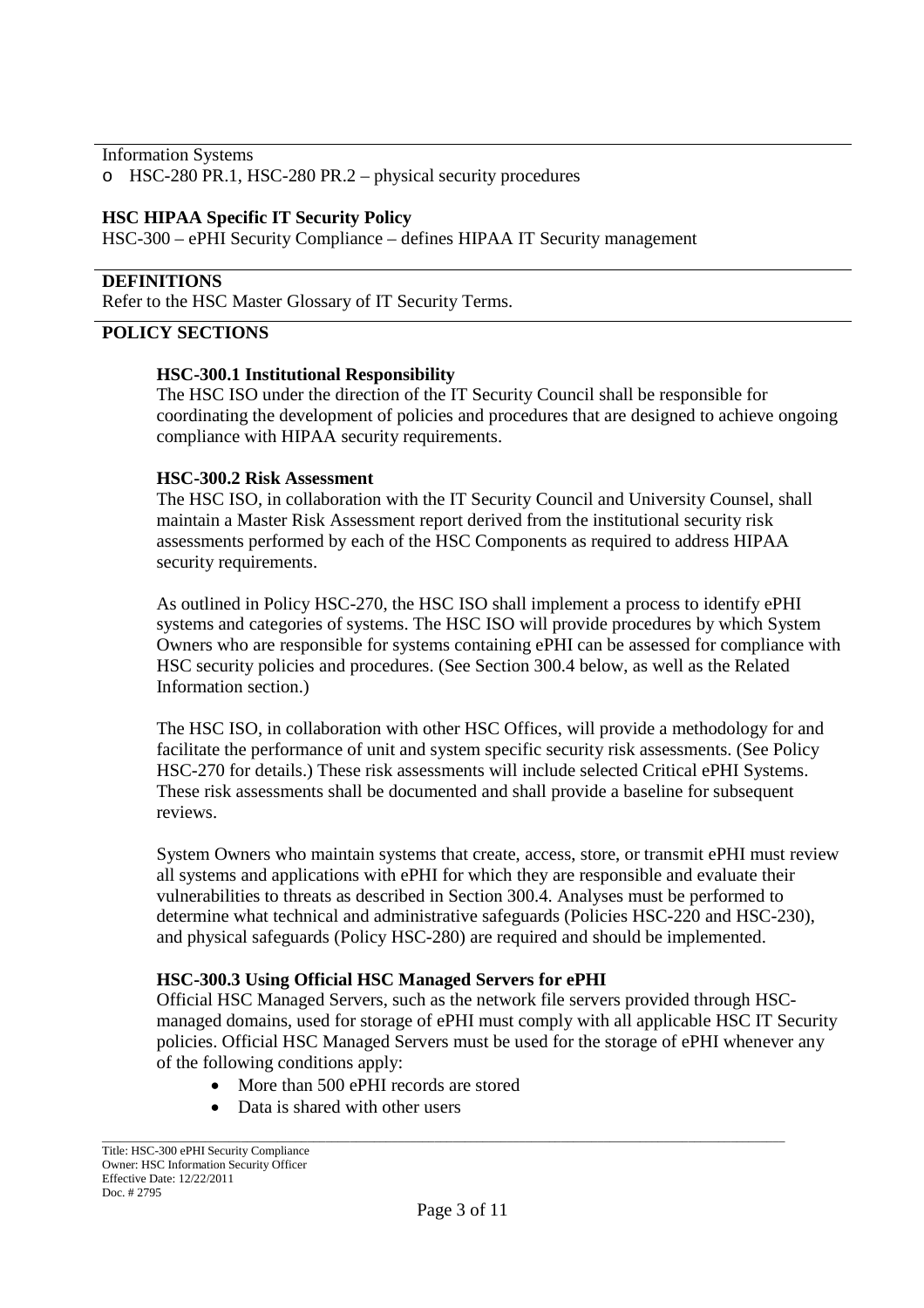• More than 500 MB of data is stored

Exceptions must be approved by the HSC ISO. In approved circumstances, the following requirements apply:

- The computer must subscribe to an approved HSC backup service.
- The computer must be registered in the Critical Systems Inventory maintained by the HSC ISO.
- A successfully completed Security Design Review with the HSC ISO for the storage resource or system.

# **HSC-300.4 System Owner Responsibilities**

The Unit Security Liaison will maintain a list of systems containing ePHI within the Unit and the related System Owners. The definitions and responsibilities defined below provide the means for maintaining required security controls. Specific System Owner responsibilities are defined below.

### **1. Basic ePHI System**

A Basic ePHI System is a system that is typically used by a single individual and is used to access an ePHI application. A system, even if used only by a single user, which supports storage of primary source ePHI or ePHI critical for treatment, payment or health care operations is considered a Critical ePHI System.

System Owners responsible for Basic ePHI Systems shall:

- 1) Successfully complete the HIPAA Security Training offered by the HSC.
- 2) Manage the Basic ePHI Systems in accordance with HSC IT Security policies and procedures to meet baseline standards and implement safe computing practices. (See Policies HSC-200 and HSC-210, and Procedure HSC-210.1.)

# **2. Critical ePHI System**

A Critical ePHI System is a system that creates, accesses, stores or transmits:

- 1) Primary source ePHI,
- 2) ePHI critical for treatment, payment or health care operations, or

3) Any form of ePHI when the host system is configured to allow access by multiple users.

Examples include but are not limited to:

- A personal computer with a database containing ePHI that is configured to allow access by more than one user,
- A departmental server with file shares containing ePHI,
- A computer system used to create, access, store or transmit ePHI that is configured to allow access by a vendor/contractor,
- A clinical care system which contains primary source ePHI, and
- A billing system which is critical for clinical operations.

System Owners with responsibility for Critical ePHI Systems must:

- 1. Perform a security self-assessment for Critical ePHI System(s) (as outlined in HSC-270).
- 2. Evaluate the risks to the confidentiality, integrity and availability of the ePHI.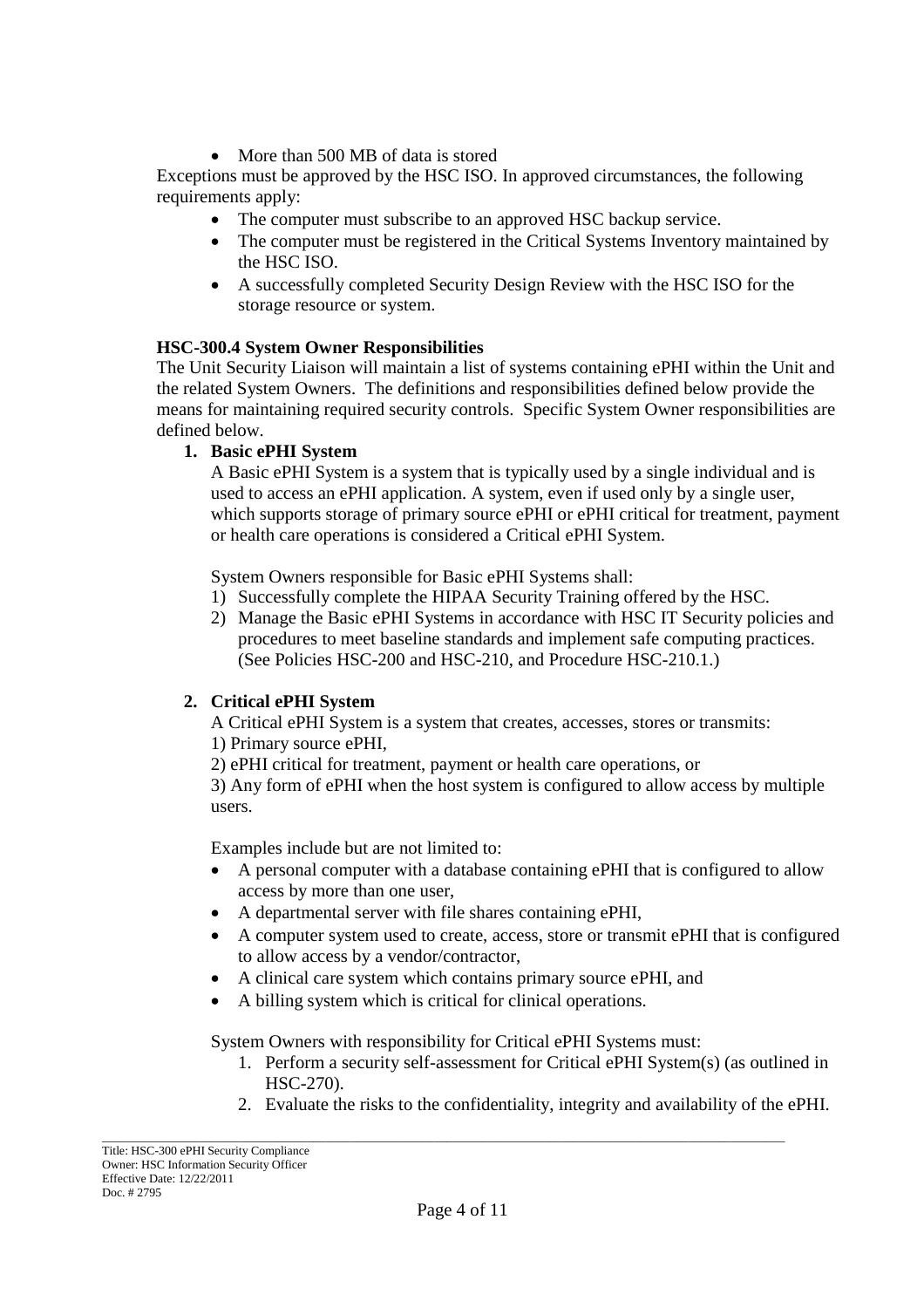- 3. Determine what physical, administrative and technical safeguards may be necessary to adequately address the identified risks, based on the security selfassessment, ePHI Security policies and procedures and other HSC guidance. As appropriate, System Owners must develop, document, implement and test a Contingency Plan that includes (1) a Backup Plan (2) an Emergency mode operation plan; and (3) a Disaster Recovery Plan. (See administrative safeguards as described in Section 300.13.) These requirements are outlined in Policies HSC-220, HSC-230, HSC-280 and their associated procedures.
- 4. Manage the Critical ePHI System(s) in accordance with all 200-level HSC IT Security policies and all applicable HSC procedures.
- 5. Successfully complete the HIPAA Security Training mandated by the HSC.

As outlined in HSC-270.1, the HSC ISO shall send annual notices to Critical Information System Owners requiring validation or update of the required system information including critical infrastructure dependencies.

### **3. Additional Technical Support**

Technical administrative operations on HSC ePHI systems must be provided by a qualified System Administrator. In addition to technical ability, the System Administrator role requires a thorough understanding of HSC policies as they apply to ePHI systems and applications.

System Owners with the responsibility for any ePHI systems should contact the HSC ISO for information about the needed qualifications for the System Administrator role, or contact Central IT Support regarding obtaining qualified System Administrator support.

### **HSC-300.5 Reporting Violations**

Workforce members are required to report violations of this policy.

- o Refer to Policy HSC-240 IT Security Incident Response.
- o Individuals who report violations will not be subjected to retaliation or harassment.

### **HSC-300.6 Investigation and Enforcement**

- Reported IT Security policy violations and/or other IT Security events will be investigated as defined by Policy HSC-240 IT Security Incident Response and, where appropriate, referred to the HIPAA Privacy Officer and/or other HSC/University authorities. The HSC ISO is also authorized to investigate security concerns identified through means other than a reported violation, including routine and targeted monitoring activities.
- HSC IT staff can be authorized to investigate alleged violations under the direction of the HSC ISO and/or the appropriate disciplinary authority.
- **Corrective Actions:** Violations of this policy due to insufficient training or oversight may be addressed through appropriate corrective actions. A workforce member's failure to follow corrective actions as specified by a supervisor or the HSC ISO will be referred for disciplinary action in accordance with applicable disciplinary processes and procedures.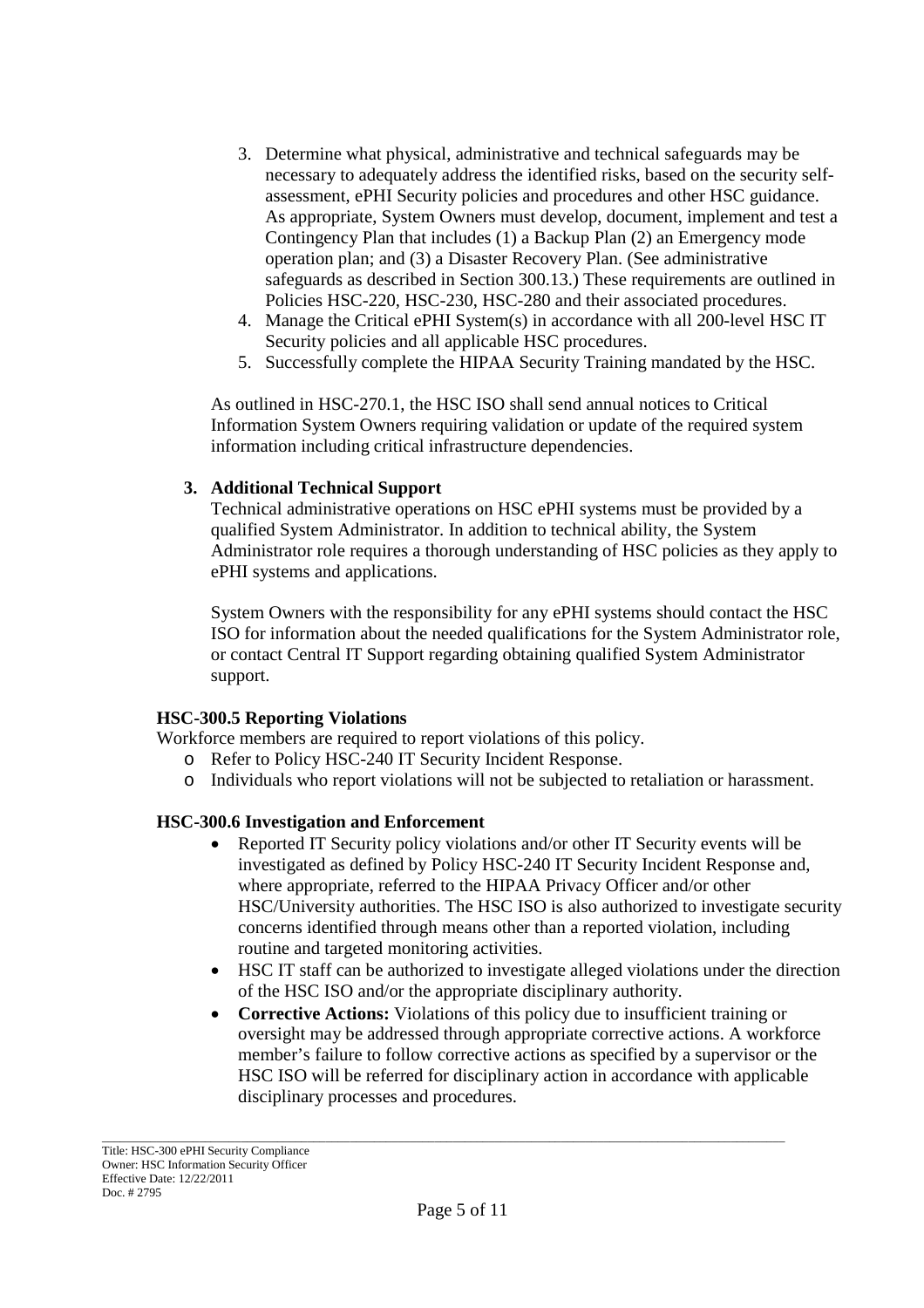- **Disciplinary Actions:** Workforce violations of this policy will be pursued in accordance with the applicable disciplinary processes and procedures.
- **Sanctions:** Individuals found to have violated this policy may be subject to penalties provided for in applicable University policies dealing with the underlying conduct. Violations involving ePHI may also face IT-specific penalties, including temporary or permanent reduction or elimination of some or all IT privileges. The appropriate penalties shall be determined by the applicable disciplinary authority.
- **Legal Liability:** In addition to University disciplinary procedures, individuals found in violation of this policy may be subject to criminal prosecution, civil liability, or both.

### **HSC-300.7 Reporting IT Security Events (Potential Breaches)**

An IT Security Event that is escalated to an Incident or is determined to be a potential or possible breach of ePHI must be reported immediately in accordance with the HSC Policy, "Responding to Breaches of Protected Health Information ("PHI")". For details regarding responding to any incident, refer to Policy HSC-240 IT Security Incident Response.

### **HSC-300.8 Documentation Requirements**

A written record of an action, activity, or assessment that is required by HSC IT Security Policies, must be maintained for six (6) years from the date of its creation or the date when it was last in effect whichever is later (HIPAA Audit Retention (§164.312 (b))). Examples include Security Incident reports, Contingency Plans, policies and procedures histories and Business Associate Agreements. (Reference: HSC-240.4 and HSC-240 PR.1)

#### **HSC-300.9 Training**

All HSC workforce members must complete HIPAA Privacy and HIPAA Security Training and have a working knowledge of Policy HSC-300 Electronic Protected Health Information (ePHI) Security Compliance as appropriate. Additional training may be required by the HSC (i.e., department, project) or by individuals in a responsible role (i.e., System Owner, Data Steward) to address specific role-based training requirements (i.e., Cerner PowerChart).

### **HSC-300.10 Passwords**

All HSC workforce members who access ePHI must use strong authentication for computer and application access and comply with the UNM and HSC password standards.

#### **HSC-300.11 HSC Email Accounts**

Only the Official HSC Email System may be used for transmitting ePHI.

- Internal business transactions containing ePHI will be limited to the minimum necessary amount of sensitive information.
- ePHI forwarded to external business associates must be in accordance with a signed Business Associate Agreement and be encrypted.
- With regard to auto-forwarding messages, users may not configure any HSC email accounts which may receive or transmit ePHI to auto-forward messages to non-HSC email accounts unless the email is encrypted in transit and the recipient is authorized to receive the data and is capable of securing the data at rest.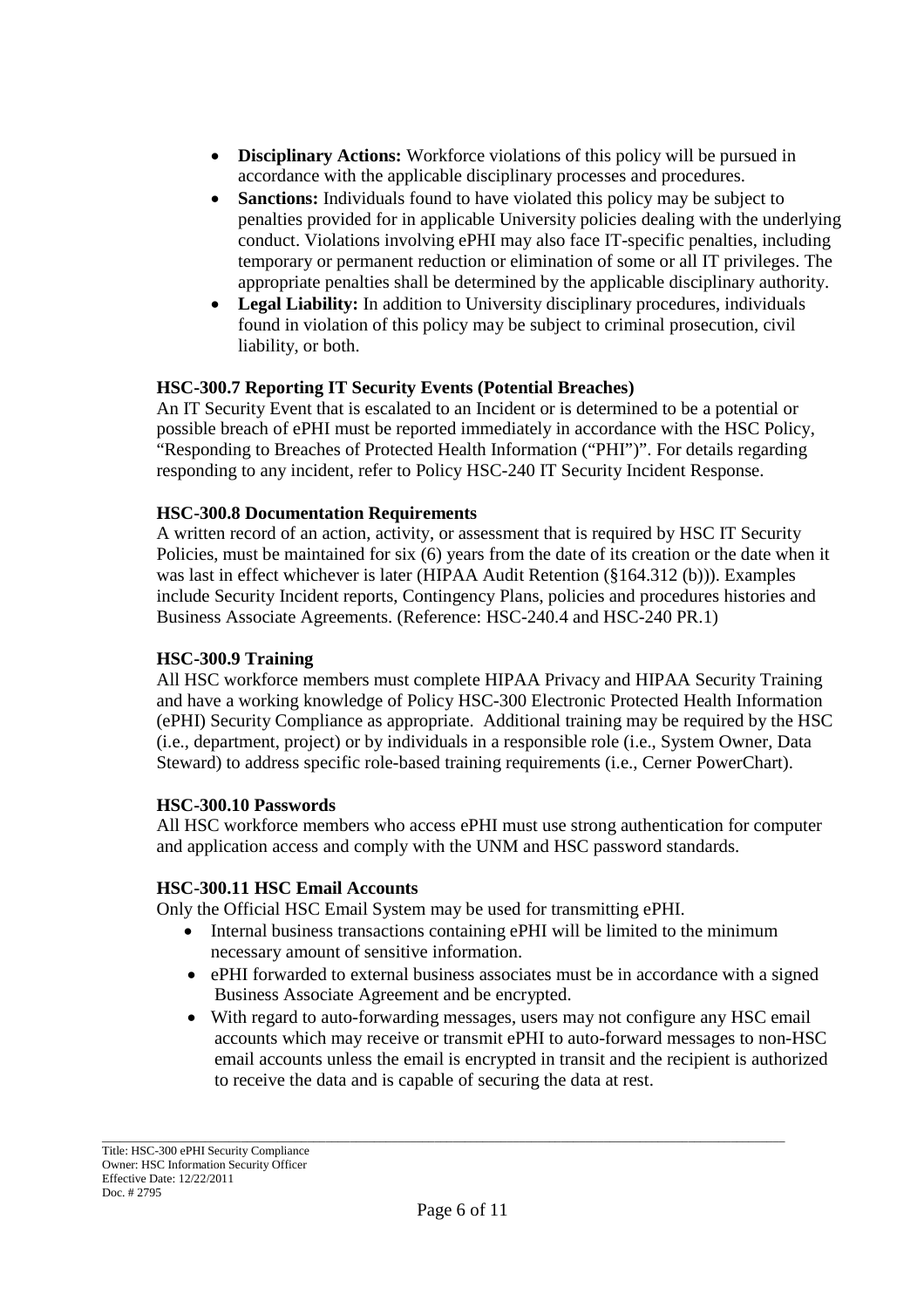### **HSC-300.12 File Transfer**

Forwarding or exchanging ePHI data files or datasets outside the HSC network must meet conditions appropriate for the protection of the data, including but not limited to:

- Compliance with HSC-250 PR.1
- The transfer is properly authorized or covered under an agreement that specifies how the data will be secured (e.g., a Business Associate Agreement (BAA)), and
- The transfer must use an approved HSC Secure File Access Technology.

# **HSC-300.13 Technical and Administrative Safeguards**

- **Technical Safeguards**
	- o System Owners responsible for ePHI data systems, applications and devices are responsible for ensuring that appropriate technical safeguards consistent with HSC policies are implemented. The adequacy of these technical safeguards shall be reviewed regularly in accordance with HSC policies and procedures. Technical safeguards include, for example, the use of antivirus software or activation of login tracking procedures where appropriate.

# **Administrative Safeguards**

- o A range of administrative safeguards is employed to protect ePHI, both at the institutional level (HSC, UNMH, UNMMG, etc.) and at the System Owner level. HIPAA Security Training is required; supervisors are responsible for ensuring compliance with HSC training requirements. The HSC ISO monitors compliance with the HIPAA Security Rule through the review of electronic information activity. The University Internal Audit department may also audit within the scope of their normal audit activities.
- o System Owners with responsibility for a Critical ePHI System must develop administrative safeguards for such systems including: (1) A Contingency Plan; (2) An Emergency Mode Operation Plan; (3) A Disaster Recovery Plan; and (4) comply with physical security as outlined in HSC-280. These plans shall be developed by the responsible System Owner or by a delegated, qualified IT support group. Templates for plans are available from the HSC ISO. The plans shall be consistent with HSC policies and procedures and shall be commensurate with the risks to confidentiality, integrity and availability of the ePHI.
- o A Health Care Component may permit a business associate to create, access, store or transmit ePHI for business purposes only when a Business Associate Agreement that contains all of the requisite assurances has been entered into with the business associate.

### **HSC-300.14 Storing ePHI**

Files containing ePHI must be properly secured:

- Stored data that has not been encrypted according to official HSC encryption standards or other standards approved by the HSC ISO must not be stored on local drives and/or mobile devices and/or media.
- The data owner/steward may request an exception through the HSC ISO.
- The loss or theft of any stored data that has not been secured (i.e., encrypted) according to official HSC encryption standards or other standards approved by the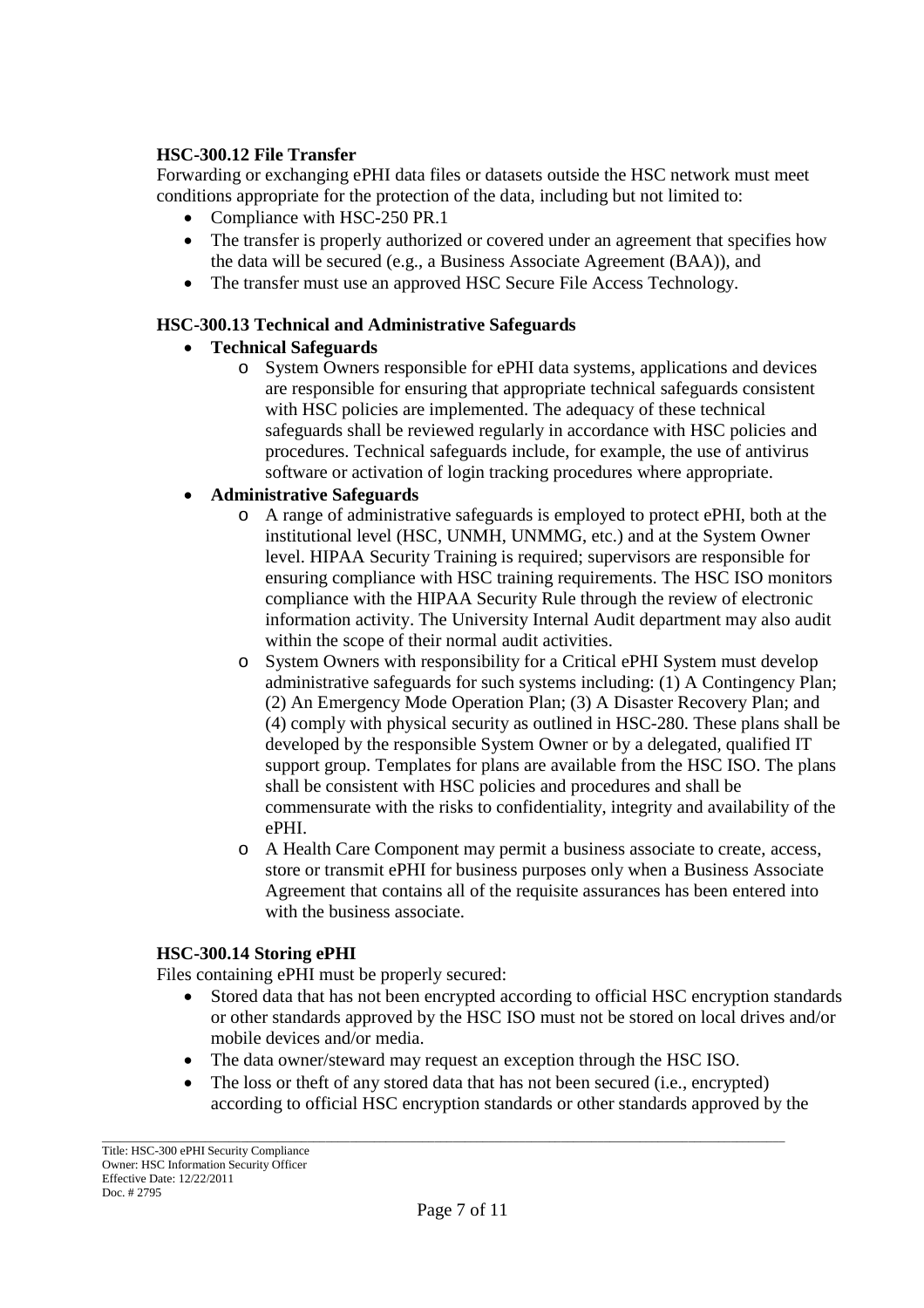HSC ISO must be handled according to HSC-300.7 Reporting IT Security Events (Potential Breaches).

### **HSC-300.15 Removal of ePHI**

ePHI must be securely removed when no longer needed or when equipment is retired, including but not limited to: computers, data storage components, smartphones and other mobile devices such as thumb drives. Refer to Policy HSC-260 and related procedures.

#### **HSC-300.16 Computing Device Configuration Standards**

All computing devices used to create, access, store or transmit ePHI must be configured according to the HSC standards as defined by this policy and Procedure HSC-210.1. The system configuration standards are divided into two categories. Each category covers Basic ePHI Systems and Critical ePHI Systems respectively. These categories serve to proportionally apply available IT security resources and allow for usability features to be developed so that risks to ePHI are minimized.

Workforce members maintaining systems that store, process or transmit files containing ePHI are subject to the highest IT Security standards. The primary tool and standards used to protect such systems is the full disk encryption tool provided by the HSC. Systems that access ePHI solely by using remote control applications or authorized clinical applications (i.e., Cerner PowerChart) need to meet the IT security requirements specified by the System Owner/Data Steward.

#### **HSC-300.17 Remote Access**

When a device is not connected to the internal HSC Data Network (whether physically on- or off-campus) and directly accesses ePHI stored on an HSC networked file system, the device must be in compliance with this policy. All HSC workforce members remotely accessing ePHI must have completed the appropriate workforce training and access agreements as required by the HSC (i.e., department, project) or by individuals in a responsible role (i.e., System Owner, Data Steward). Departments must annually request or renew signed agreements in the HSC learning management system stating that departmental staff who access, store or transmit ePHI using a mobile device agree to follow the requirements specified in HSC policy.

- 1. Patient Care Applications with ePHI:
	- When remote access is required to HSC applications containing ePHI (e.g., Cerner PowerChart), affected HSC workforce members must meet the requirements established by the Chief Medical Information Officer.
- 2. HSC-250.3 Remote Access to HSC Data Network and Systems describes:
	- workforce member responsibilities
	- encryption requirements
	- password standards, and
	- workstation configuration requirements.
	- Refer to Policy HSC-250 for full details.
- 3. File Storage and Databases with ePHI: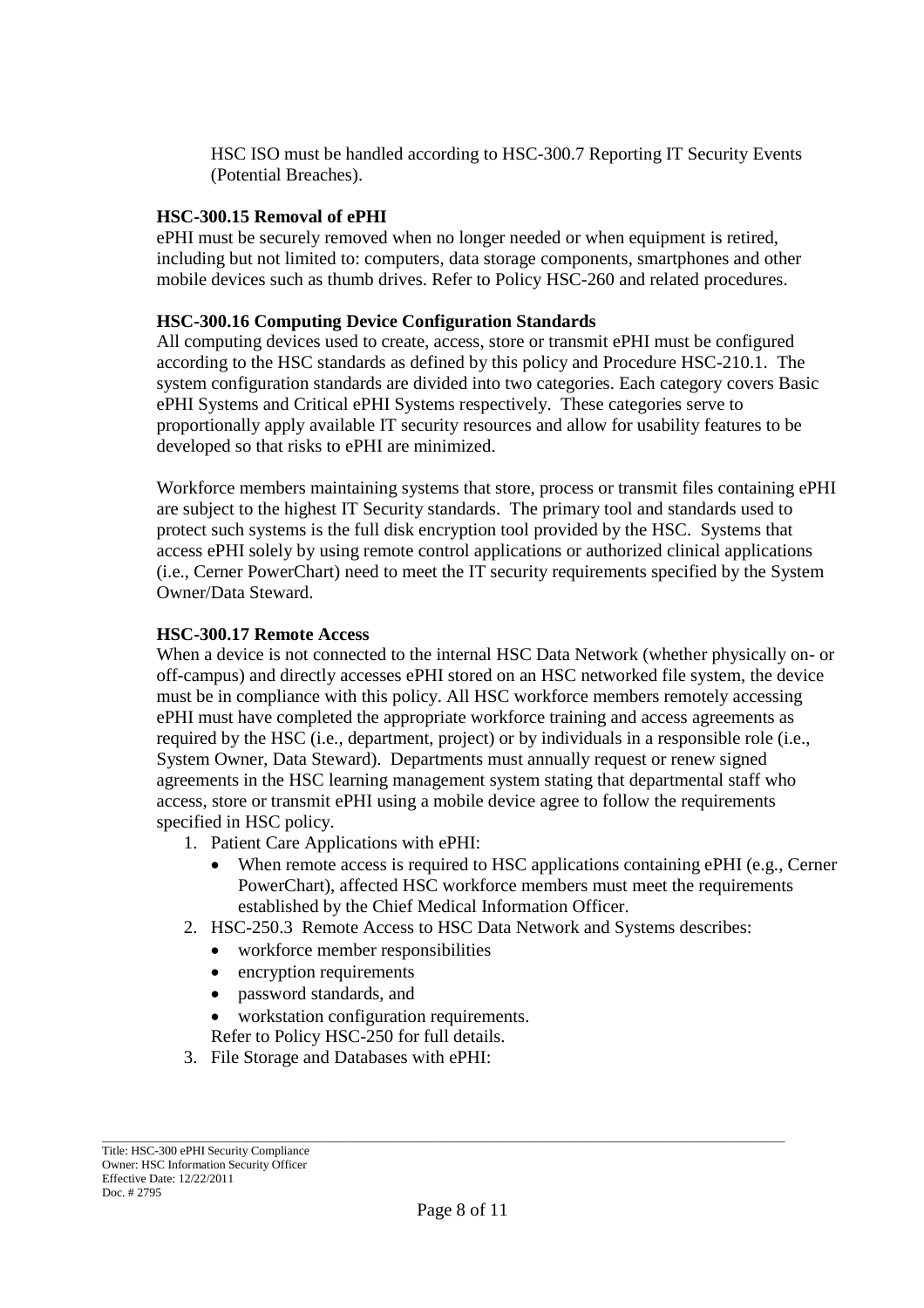- Device owners who store ePHI on non-HSC devices, as authorized by the appropriate data owner/steward, are responsible for ensuring the implementation of appropriate technical safeguards as defined by HSC policies.
- The HSC may provide alternate solutions if requested and available, i.e., an encrypted Managed Workstation that is configured to meet all technical requirements for remote connections to HSC ePHI resources. (Reference: Policy HSC-210 and Procedure HSC-210.1 Baseline IT Security Procedures)
- 4. Department- or Project-specific Requirements/Procedures
	- Departments with specific needs may request HSC ISO approval of alternate remote access authentication and encryption services.
	- For department- or project-specific remote access procedures, contact the IT local support provider or the System Owner.

### **HSC-300.18 ePHI and Personally-Owned or Non-HSC Devices**

ePHI may not be stored on personally-owned or non-HSC devices unless the device is capable of meeting IT Security requirements as specified by this policy. Device owners who create, access, store, or transmit ePHI on non-HSC-owned devices are responsible for ensuring the implementation of appropriate technical safeguards as specified by the data owner/steward, and must follow HSC policies including Section 300.17 above.

### **HSC-300.19 Smartphones and Mobile Devices**

Current security standards for smartphones and other mobile devices, whether HSC-issued or non-HSC-issued, that create, access, store, or transmit ePHI require that measures be taken to meet IT Security requirements as specified by this policy. Administrative controls for all non-HSC-issued devices will include, but are not limited to, a user acknowledgement of risk and responsibility as part of HSC training (See HSC-300.17 Remote Access). Technical controls, including but not limited to the following, must be implemented:

- Enable password protection
- Enable automatic screen lock
- Enable encryption
- Limit unencrypted email stored on the device

Additionally, the HSC may require a Security Design Review to address security concerns involving mobile device applications that may be used to create, access, store or transmit ePHI.

See the following related policies for additional details:

HSC-300 Section 300.17 Remote Access;

HSC-220 Information Access and Security (defines general access control requirements); HSC-250 Systems and Network Security (discusses accessing data networks and servers).

#### **HSC-300.20 Removable Media Devices**

Thumb drives or other removable media devices used to store ePHI must comply with HSC encryption standards for the protection of ePHI. Reference Policy HSC-260 Device and Media Control for additional details. Use of removable media is discouraged and should only be used when no other reasonable solution is available and all security precautions have been taken.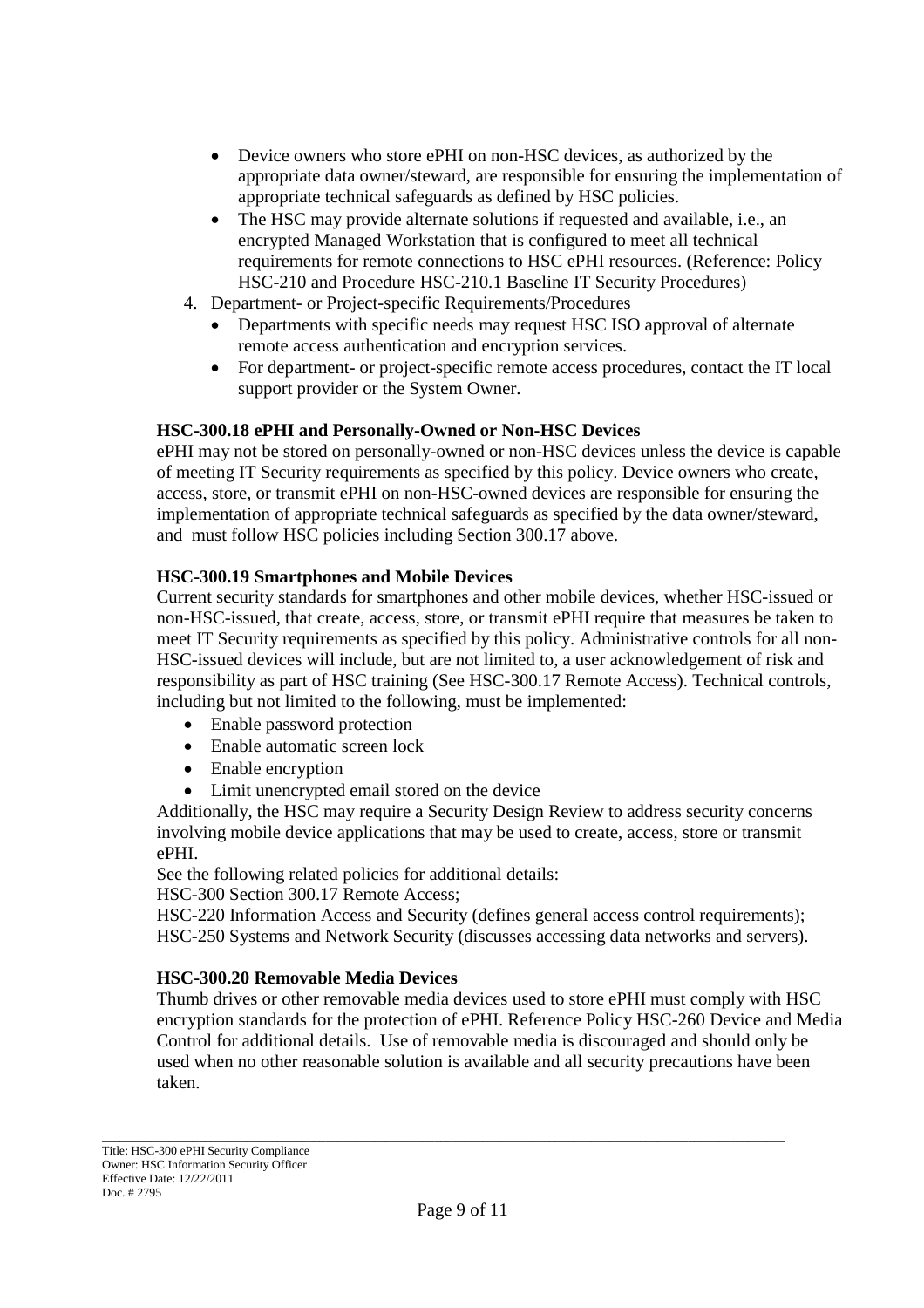#### **HSC-300.21 ePHI in Public Areas**

Content from computer monitors or other devices that possibly allow the public or non-clinic staff to view ePHI must be protected. Reference Policy HSC-280 Physical Security, subsection HSC-280.3 Safeguards to the Physical Environment for the Protection of HSC IT Assets for additional details.

#### **HSC-300.22 Annual Compliance**

All HSC workforce members who create, access, store, or transmit ePHI must complete annual learning plan competencies and remain in full compliance with HSC IT Security policies.

### **RELATED INFORMATION**

#### **All HSC 200-level policies including but not limited to:**

HSC Policy HSC-200 Security and Management of HSC IT Resources HSC Policy HSC-210 Security of HSC Electronic Information HSC Policy HSC-220 Information Access and Security HSC Policy HSC-230 Electronic Data Storage and Transmission HSC Policy HSC-240 IT Security Incident Response HSC Policy HSC-250 Systems and Network Security HSC Policy HSC-260 Device and Media Control HSC Policy HSC-270 Information Systems Activity Review HSC Policy HSC-280 Physical Security

#### **RETIRED POLICIES SUPERSEDED BY THIS POLICY**

HSC Policy 2.1 Security Management Process HSC Policy 2.3 Audit Controls - ePHI HSC Policy 2.4 Accountability - ePHI HSC Policy 2.5 Applications and Data Criticality Analysis - ePHI HSC Policy 2.6 Documentation - ePHI HSC Policy 2.7 Risk Analysis - ePHI HSC Policy 2.8 Risk Management - ePHI HSC Policy 2.10 Maintenance Records - ePHI HSC Policy 2.11 Security Sanctions - ePHI HSC Policy 3.1 Workforce Security - ePHI HSC Policy 3.2 Authorization and/or Supervision - ePHI HSC Policy 3.3 Workforce Clearance Procedure - ePHI HSC Policy 3.4 Termination and Transfer Policy - ePHI HSC Policy 4.13 Business Associates Contracts and Other Arrangements Summary - ePHI HSC Policy 6.1 Security Awareness and Training - ePHI HSC Policy 6.5 Security Reminders - ePHI HSC Policy 9.1 Data Backup Plan - ePHI HSC Policy 9.2 Disaster Recovery Plan Summary - ePHI HSC Policy 9.3 IT Disaster and Contingency Plan - ePHI HSC Policy 9.4 Emergency Mode Operation Plan - ePHI HSC Policy 9.5 Testing and Revision - ePHI